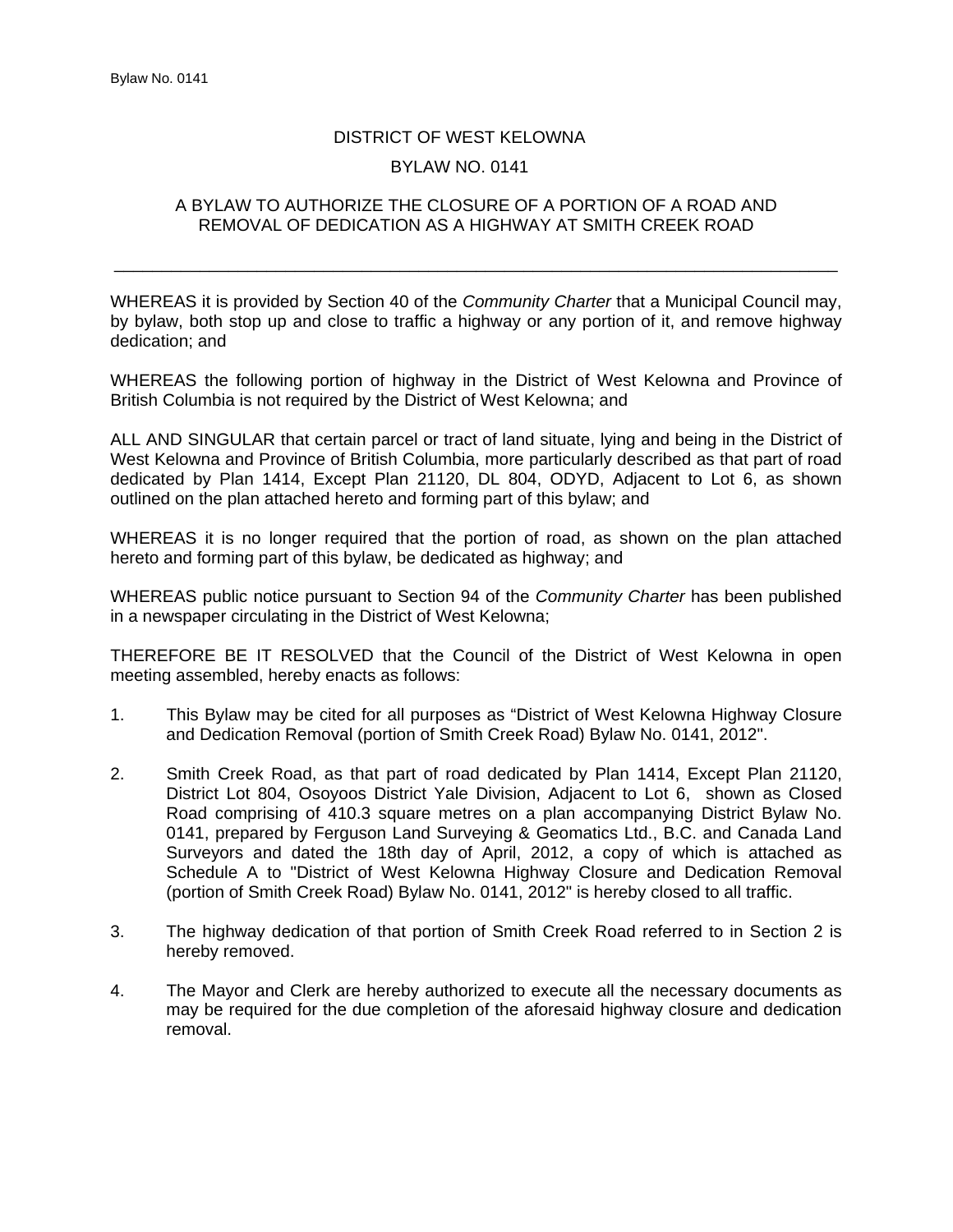PASSED FIRST READING, MAY 8, 2012 PASSED SECOND READING, MAY 8, 2012 PASSED THIRD READING, MAY 8, 2012

Notice of intention to proceed with this bylaw was published on the 31<sup>st</sup> day of May, 2012 and the 7<sup>th</sup> day of June, 2012 in the Westside Weekly newspaper, circulating in the District of West Kelowna, pursuant to Section 94 of the *Community Charter*.

 $\overline{a}$ 

 $\overline{a}$ 

ADOPTED, JUNE 12, 2012

'DOUG FINDLATER'

**Mayor** 

'TRACEY BATTEN'

City Clerk